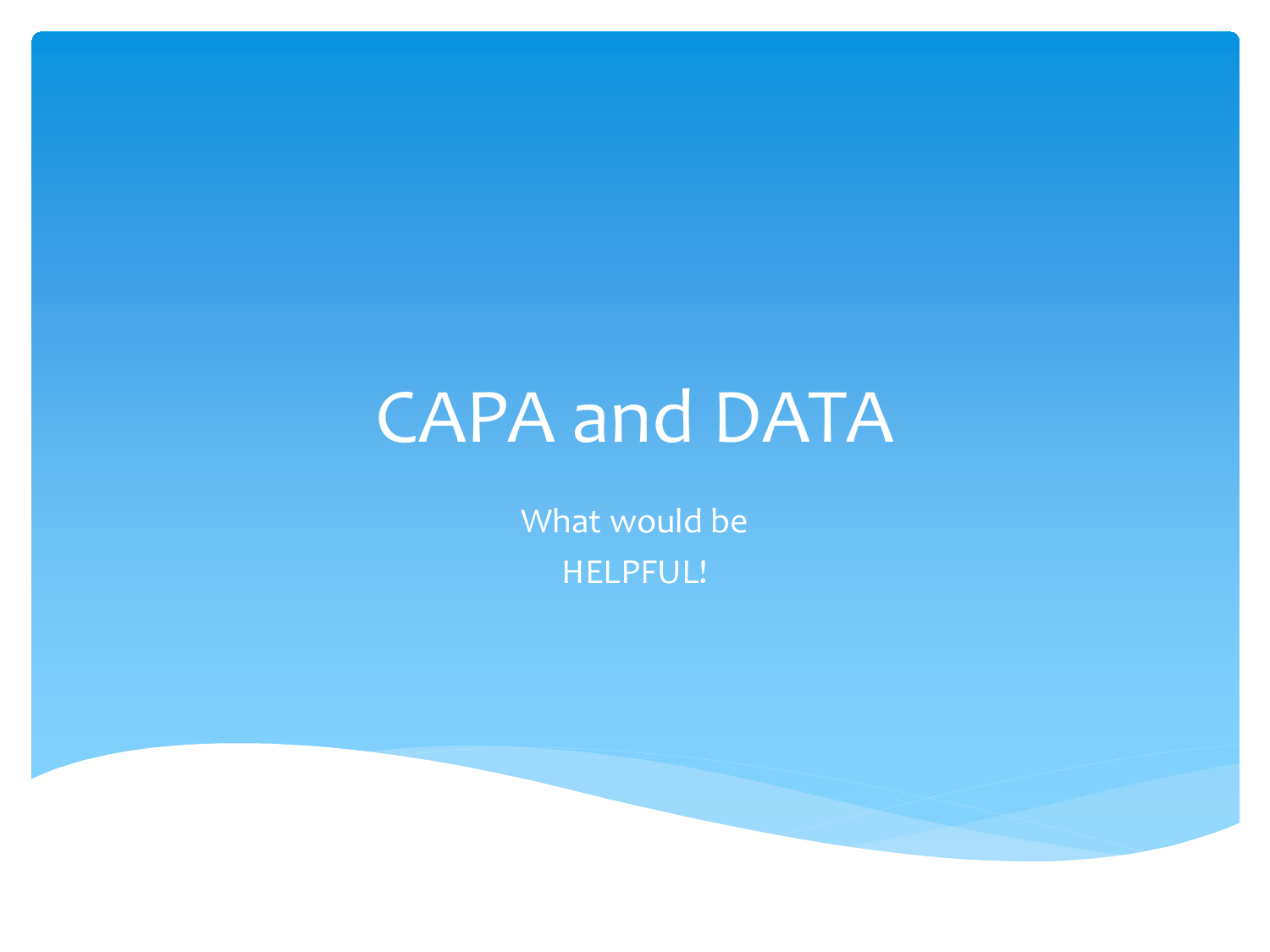# What Already Exists?

- ∗ All DHB are required to send data to the Ministry (Primhd)
- ∗ There will be someone (most likely a data analyst) in your organisation responsible for this and there will be the capacity to run reports on this data
- ∗ Get to know these reports and be your data analyst's best buddy!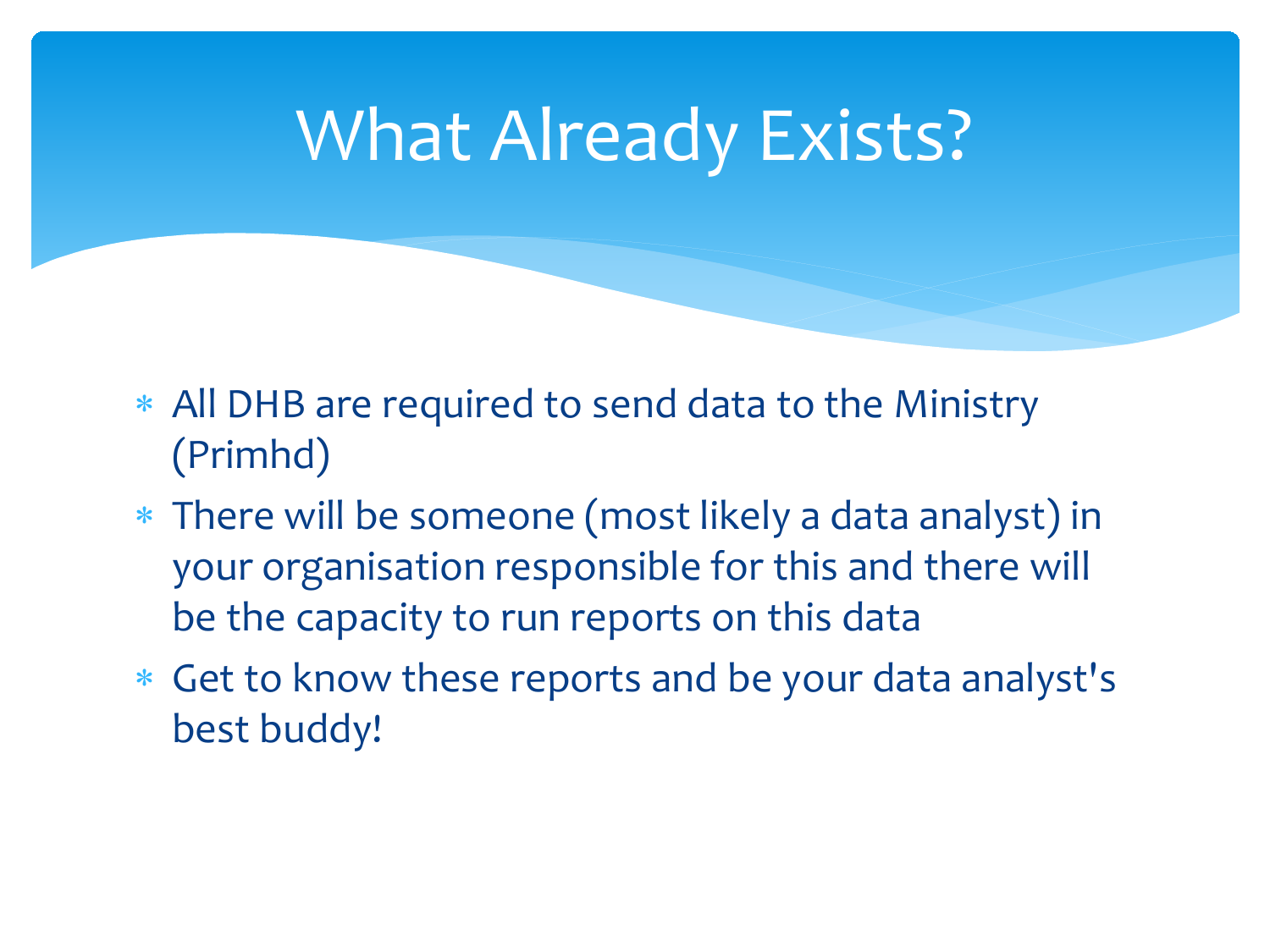### **CHOICE**

- ∗ Working out the number of CHOICE appointments required :
- ∗ 1. Know the number of ACCEPTED referrals received in the quarter
- ∗ 2. Know your annual number YTD and compare this with previous year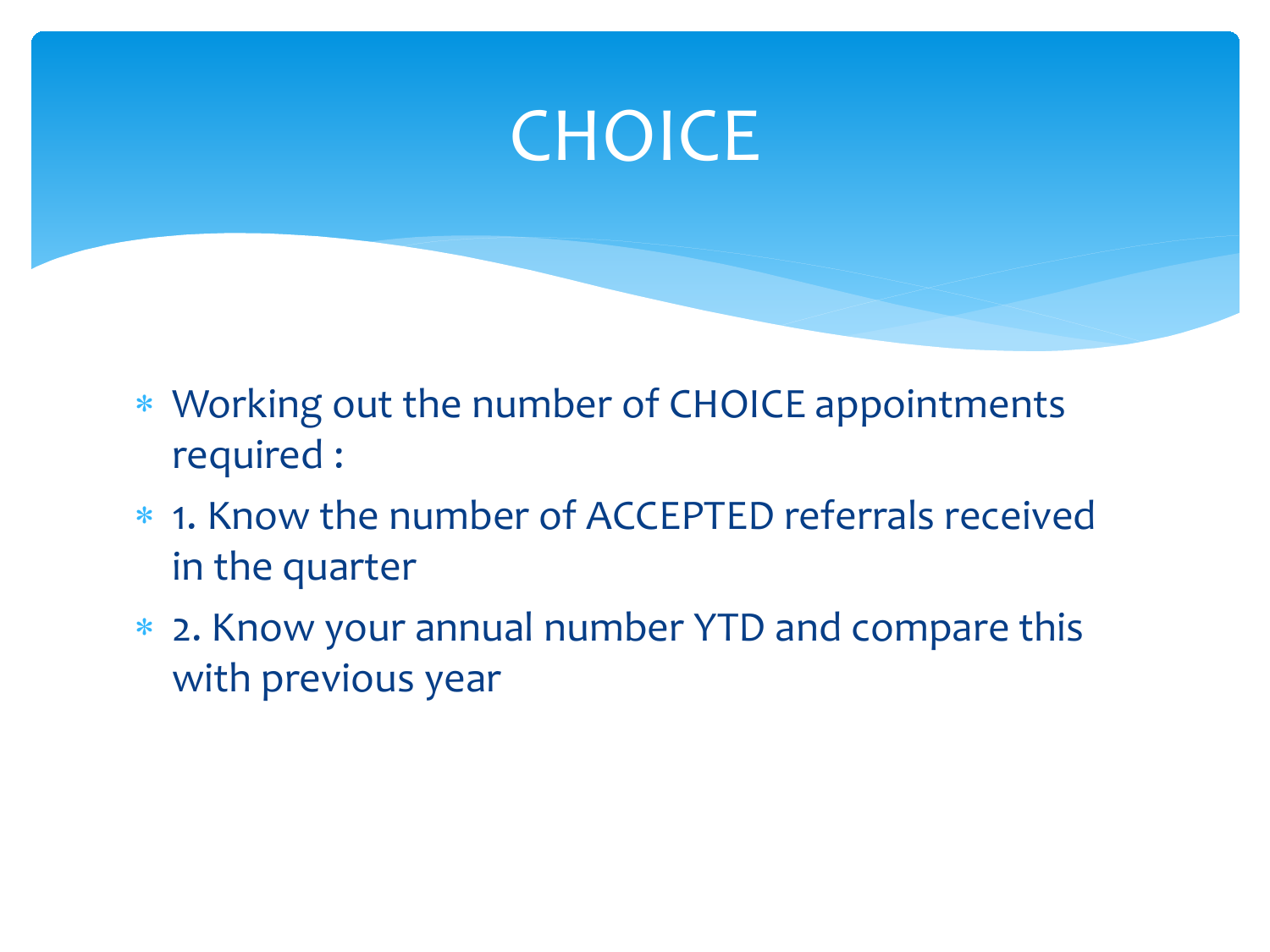# Example for CHOICE

∗ REMEMBER factors influencing data e.g. School Holidays, Covid-19

∗ The 2nd quarter of last year 120 accepted referrals= 10 CHOICE appointments a week, however YTD there has been a 10% increase in accepted referrals , therefore we project we need to provide 12 Choice appointment per week (10% of 120=12)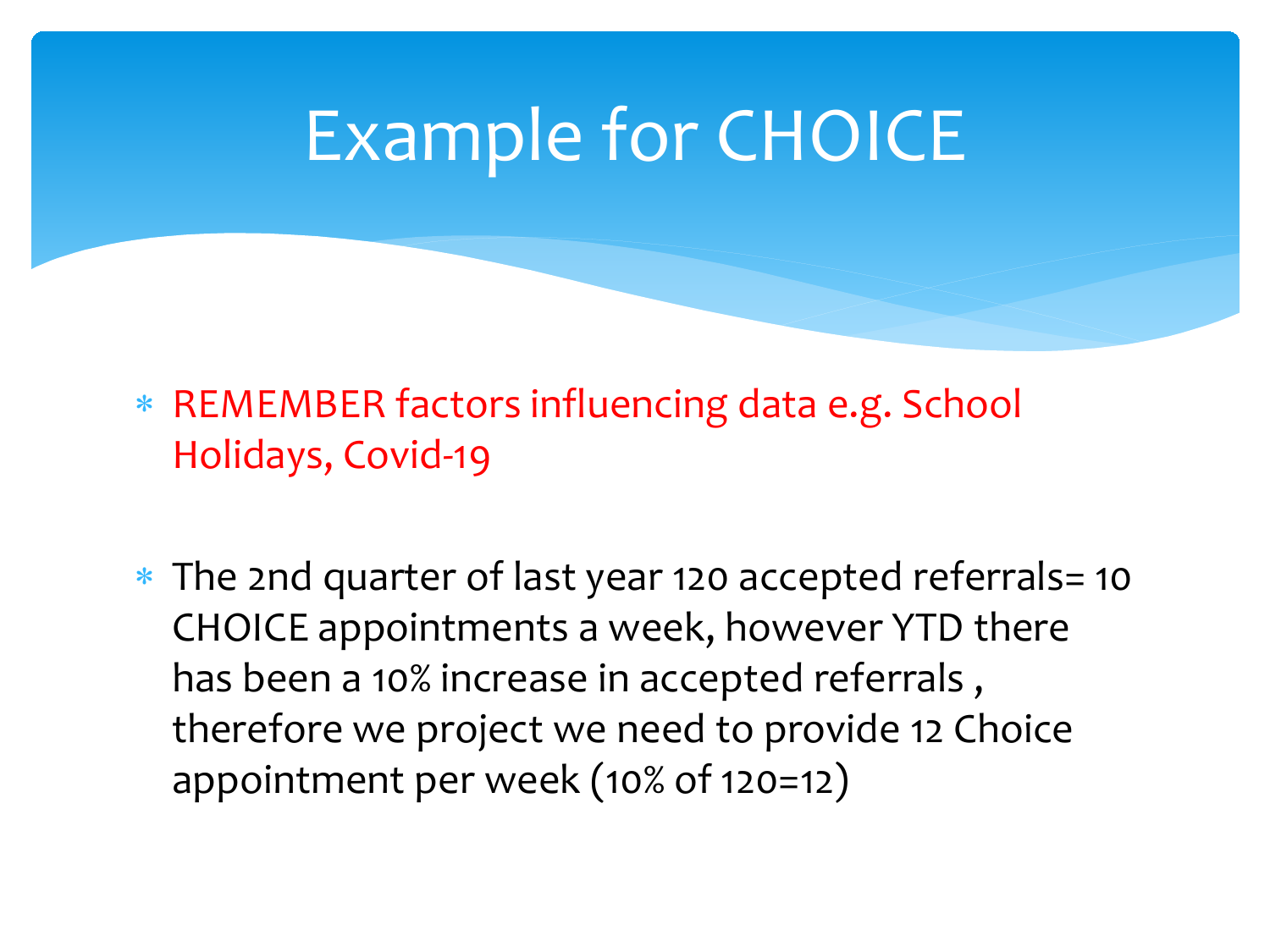# Report Required for CHOICE

- ∗ The ability to select a date range
- ∗ The ability to select "accepted" referrals only this requires robust rules/processes for your admin team
- ∗ The ability to select a team or a group of teams
- ∗ The ability to export data into e.g. excel to allow analysis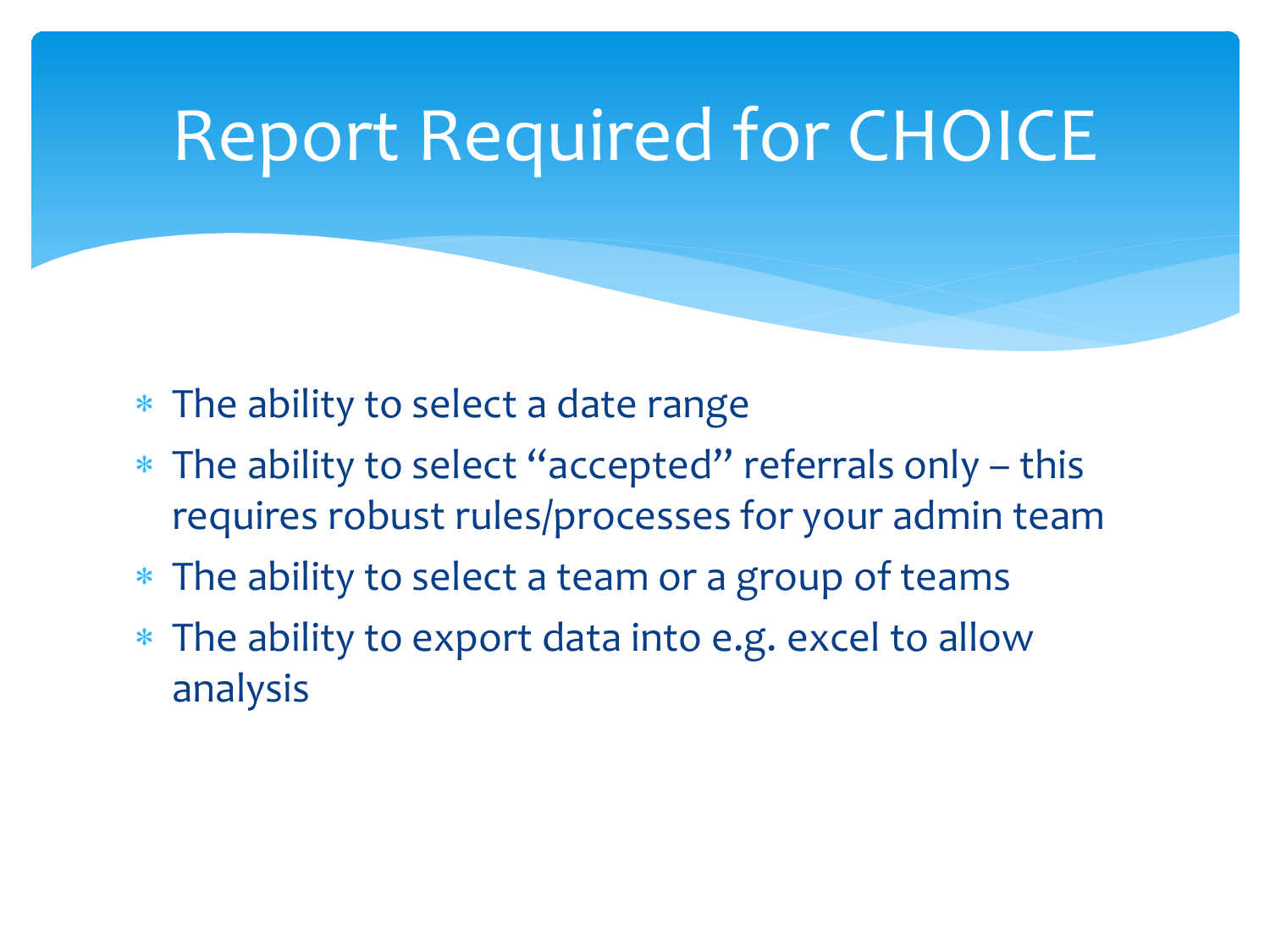### Column Headers to consider

| Start Date | 1/04/2020            |     |           | Ë |                | End Date  1/05/2020 11:10:35 a.m. |   |                      |        | Ë                                     |                   |                 |                        |
|------------|----------------------|-----|-----------|---|----------------|-----------------------------------|---|----------------------|--------|---------------------------------------|-------------------|-----------------|------------------------|
|            | Team Type District   | ٧   |           |   |                | Team                              |   | Marinoto Rodney West |        | ٧                                     |                   |                 |                        |
| K          | of 1 $\left.\right>$ |     | $\rangle$ |   | €              | 100%                              | ٧ | $\boxplus$ $\vee$    | 6      | $\mathbf{A}$                          | Find   Next       |                 |                        |
| <b>NHI</b> | <b>Client name</b>   | DOB |           |   | Current<br>Age | Age at Gender<br>referral         |   | <b>Ethnicity</b>     | School | <b>Domicile</b><br><b>Description</b> | Referral<br>start | Referral<br>end | <b>Referral source</b> |

 $\mathcal{L}$ 

and the control of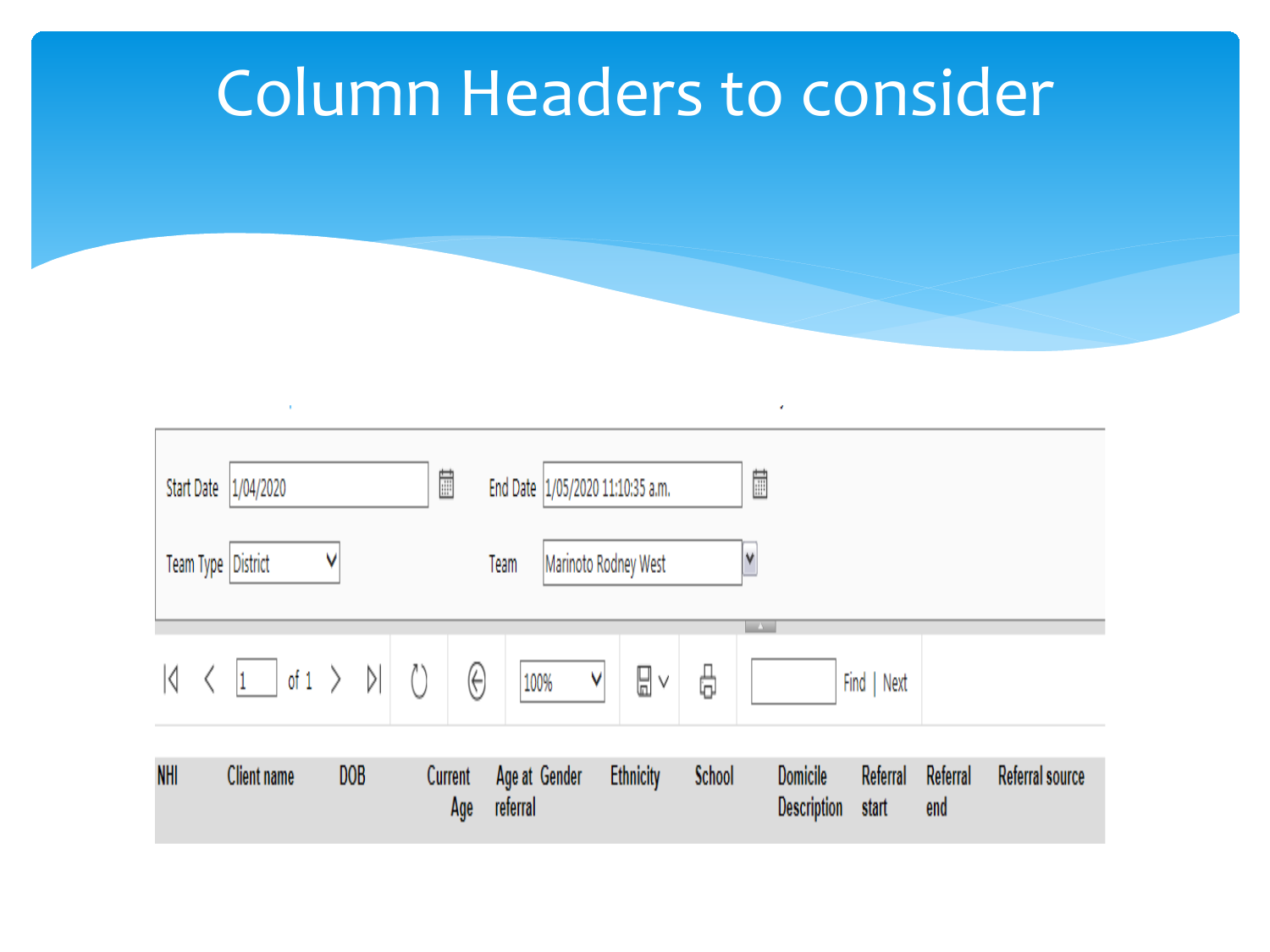### Partnership

- ∗ Know your conversion rates from CHOICE to partnership
- ∗ Know your average number of Face to Face per episode (for your job plan multiplier)
- ∗ Know the number of accepted referrals and discharges every month (flow management – do you need a letting go day)
- ∗ Know your current case load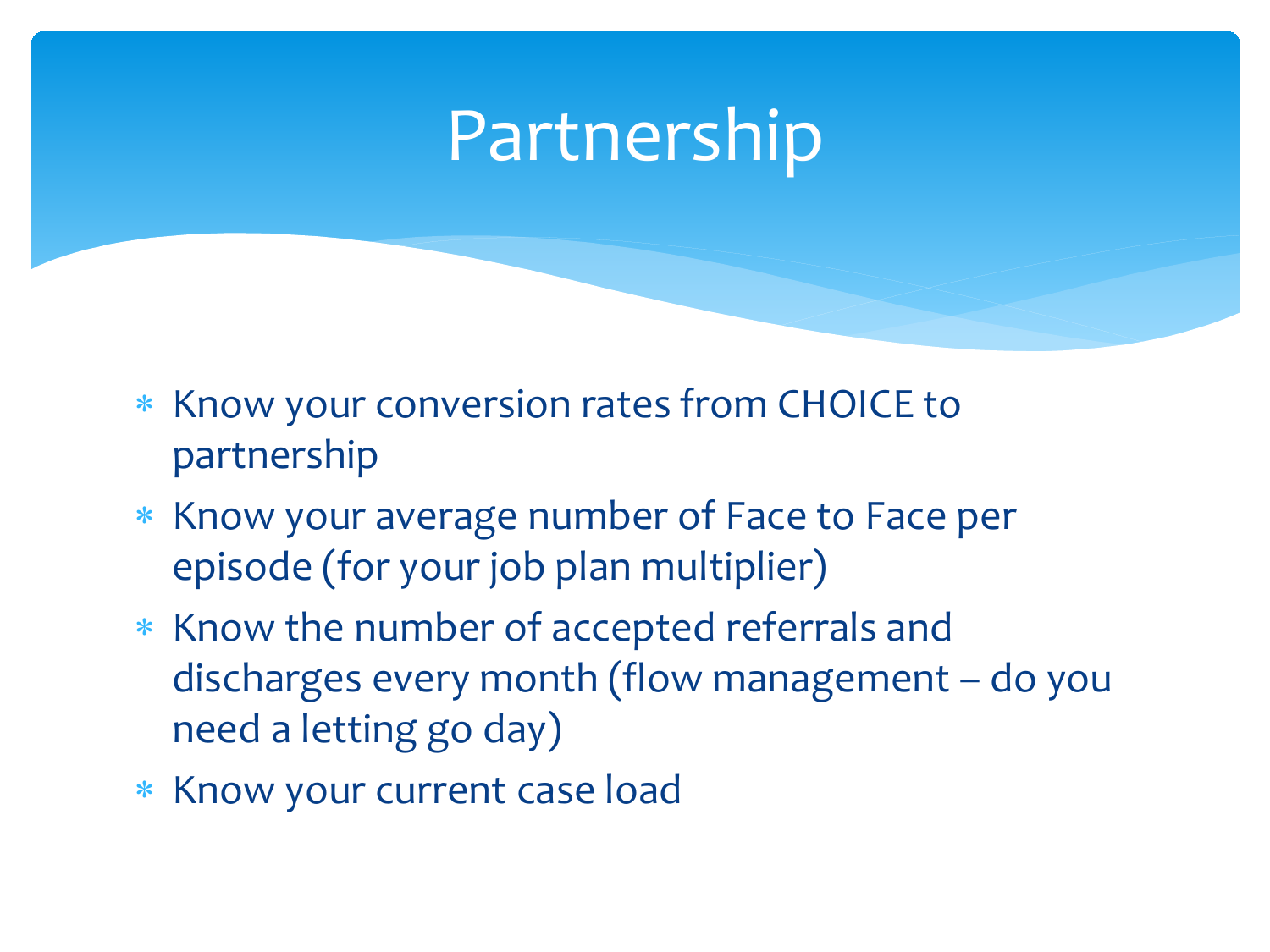# Stats I find helpful to keep

| <b>CHOICE OUTCOME</b>    |
|--------------------------|
| New Partnerships         |
| Resolved at CHOICE       |
| Referred on after CHOICE |
| <b>CHOICE DNA</b>        |
| CHOICE+1 (phone)         |
| CHOICE+1 Face to Face    |
|                          |
| Referral Information     |
| Total referrals          |
| Accepted referrals       |
| Rejected Referrals       |
| Urgent                   |
| Discharges               |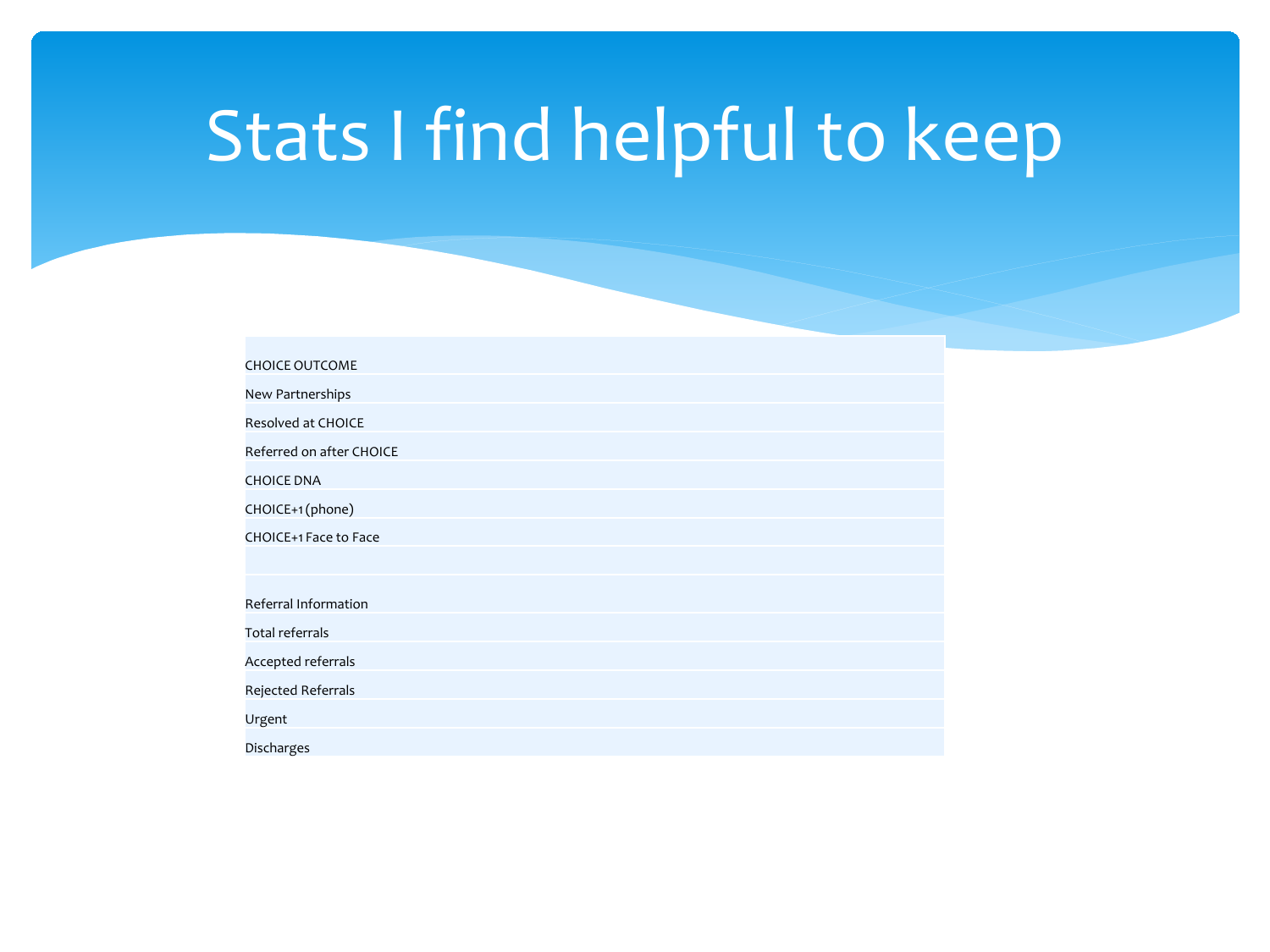

| <b>DUTY APPOINTMENT BOOKINGS</b>                                                    | Initials:               | Date:                                |     |  |  |  |  |  |  |
|-------------------------------------------------------------------------------------|-------------------------|--------------------------------------|-----|--|--|--|--|--|--|
| Client name: <b>Client</b> name:                                                    | Yth                     | Child                                | Rod |  |  |  |  |  |  |
| CHOICE appt Y/N                                                                     | ABT Choice appt Y/N     |                                      |     |  |  |  |  |  |  |
| URGENT appt Y/N                                                                     |                         |                                      |     |  |  |  |  |  |  |
| Appointment details (advise to come 10 minutes earlier to complete the forms)       |                         |                                      |     |  |  |  |  |  |  |
| Date (e.g. Tuesday, 20 <sup>th</sup> May): Time: Time:                              |                         |                                      |     |  |  |  |  |  |  |
| Location (please tick): Paramount C CHU C Other                                     |                         |                                      |     |  |  |  |  |  |  |
| Duty clinician - Please tick:                                                       |                         |                                      |     |  |  |  |  |  |  |
| Confirmed with client and/or caregiver                                              |                         | Entered into Outlook choice and sent |     |  |  |  |  |  |  |
| Documented in HCC notes                                                             |                         | Choice care plan open in HCC         |     |  |  |  |  |  |  |
| Interpreter required/booked Y/N                                                     |                         | Cultural support required/booked Y/N |     |  |  |  |  |  |  |
| <b>ADMIN TO COMPLETE</b>                                                            |                         |                                      |     |  |  |  |  |  |  |
| Placed into CHOICE/URGENT folder<br><b>TELESCOPE</b>                                | Appointment letter sent |                                      |     |  |  |  |  |  |  |
| Choice clinician                                                                    |                         |                                      |     |  |  |  |  |  |  |
| Acc in to p/ship If yes - what are the issues? KW                                   |                         |                                      |     |  |  |  |  |  |  |
| Resolved<br>Inappropriate and referred to                                           |                         |                                      |     |  |  |  |  |  |  |
| CHOICE + 1 OUTCOME<br>$CHOICE + 1$                                                  | F2F                     | P/C                                  |     |  |  |  |  |  |  |
| DNA - made contact to reschedule Y/N no contact made - send a DNA letter Y/N -close |                         |                                      |     |  |  |  |  |  |  |
| Attach demographic and consent form - RETURN ALL paperwork to admin                 |                         |                                      |     |  |  |  |  |  |  |
| Admin to complete:                                                                  |                         |                                      |     |  |  |  |  |  |  |
| Update PIMS/HCC with demographic information - scan Consent form into HCC           |                         |                                      |     |  |  |  |  |  |  |
| Update outlook choice appointment with outcome                                      |                         |                                      |     |  |  |  |  |  |  |
| If for partnership - follow the process                                             |                         |                                      |     |  |  |  |  |  |  |

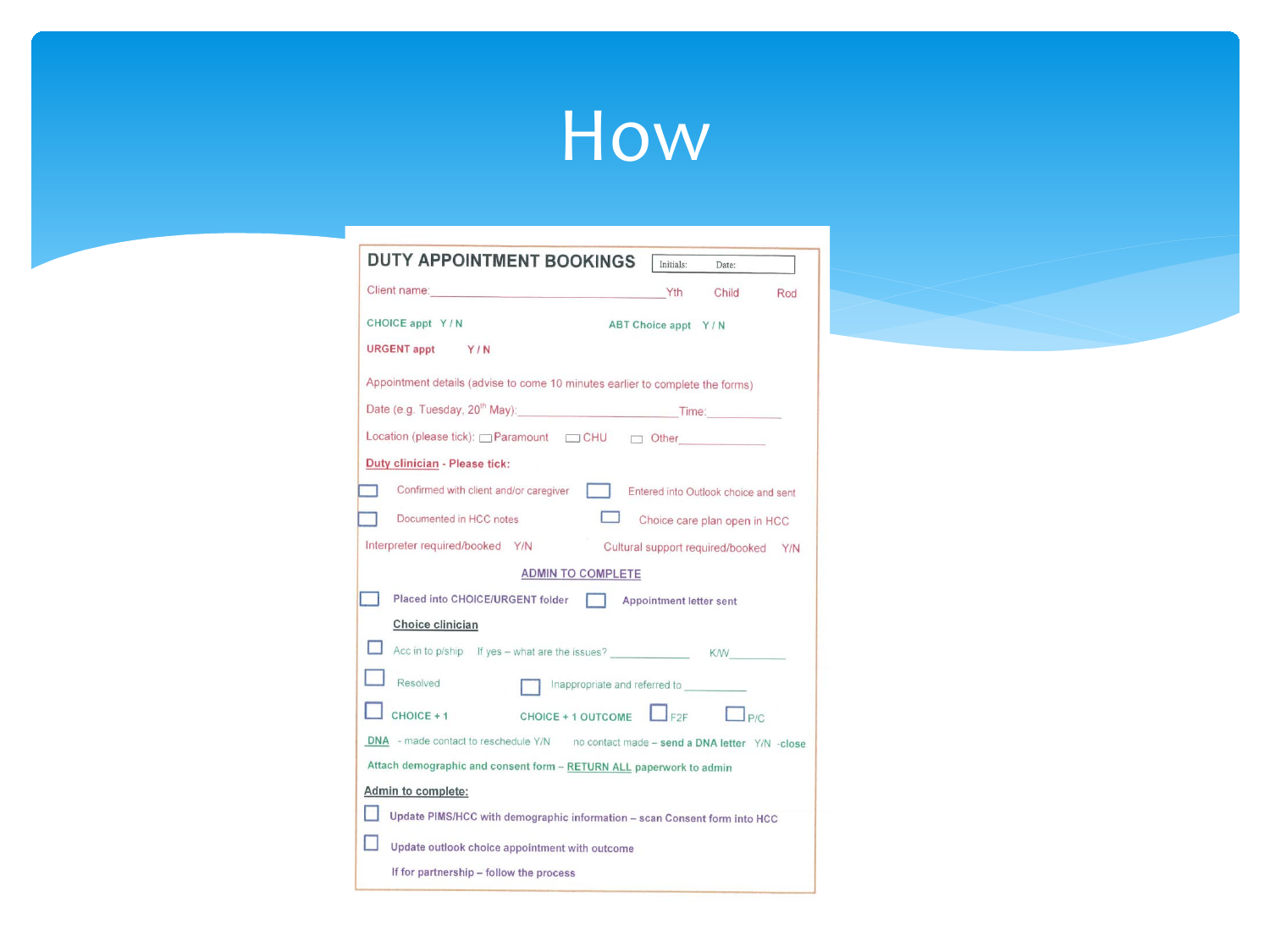# Current Case Load Report

| <b>NHI</b> | <b>Client</b><br>name | Age | Gender | School | partnership<br>clinician | open<br>date | service Intervention last Ho | <b>NOS</b> | FTF<br><b>Contacts</b> | days Open Open | Principal<br><b>Diag</b> |
|------------|-----------------------|-----|--------|--------|--------------------------|--------------|------------------------------|------------|------------------------|----------------|--------------------------|
|            |                       |     |        |        |                          |              |                              |            |                        |                |                          |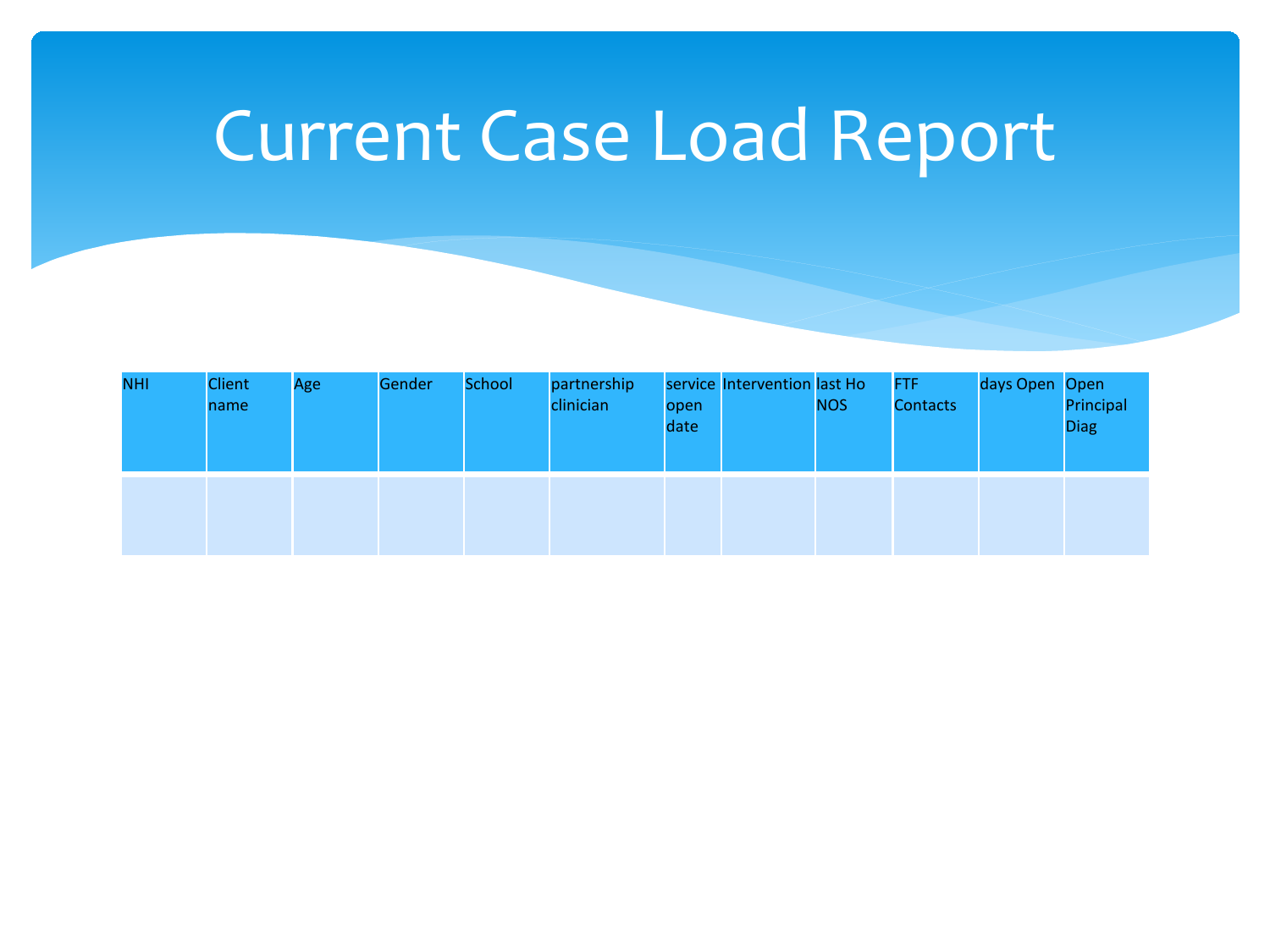|                                        | Discharge Report                                                                        |
|----------------------------------------|-----------------------------------------------------------------------------------------|
| Start Date 1/04/2020                   | 崮<br>霝<br>Service District<br>End Date 1/05/2020<br>v<br>Team   Marinoto Rodney West    |
| $\triangleright$<br>of 1 $\rightarrow$ | <b>Contract Contract</b><br>6<br>⊝<br>$\boxplus$ $\backsim$<br>100%<br>v<br>Find   Next |

### MHR05 Team Discharges between 01-Apr-2020 and 01-May-2020

Note: The direct contact count includes a face to face contact without a DNA or a scneario where the value of contact type as well as activity type in a clinical note is 'Group'

### **Marinoto Rodney West**

| $NHI \div I$ |  | Client $\div$ Age at $\div$ | Discharge $\div$ | Days in $\div$ |        | Discharge : Discharge referral Primary : Case : Direct : Contact : |                  |        |          |                 |  |
|--------------|--|-----------------------------|------------------|----------------|--------|--------------------------------------------------------------------|------------------|--------|----------|-----------------|--|
|              |  | <b>referral</b>             | <b>Date</b>      | service        | Reason | source                                                             | <b>Diagnosis</b> | Worker | Contacts | <b>Duration</b> |  |